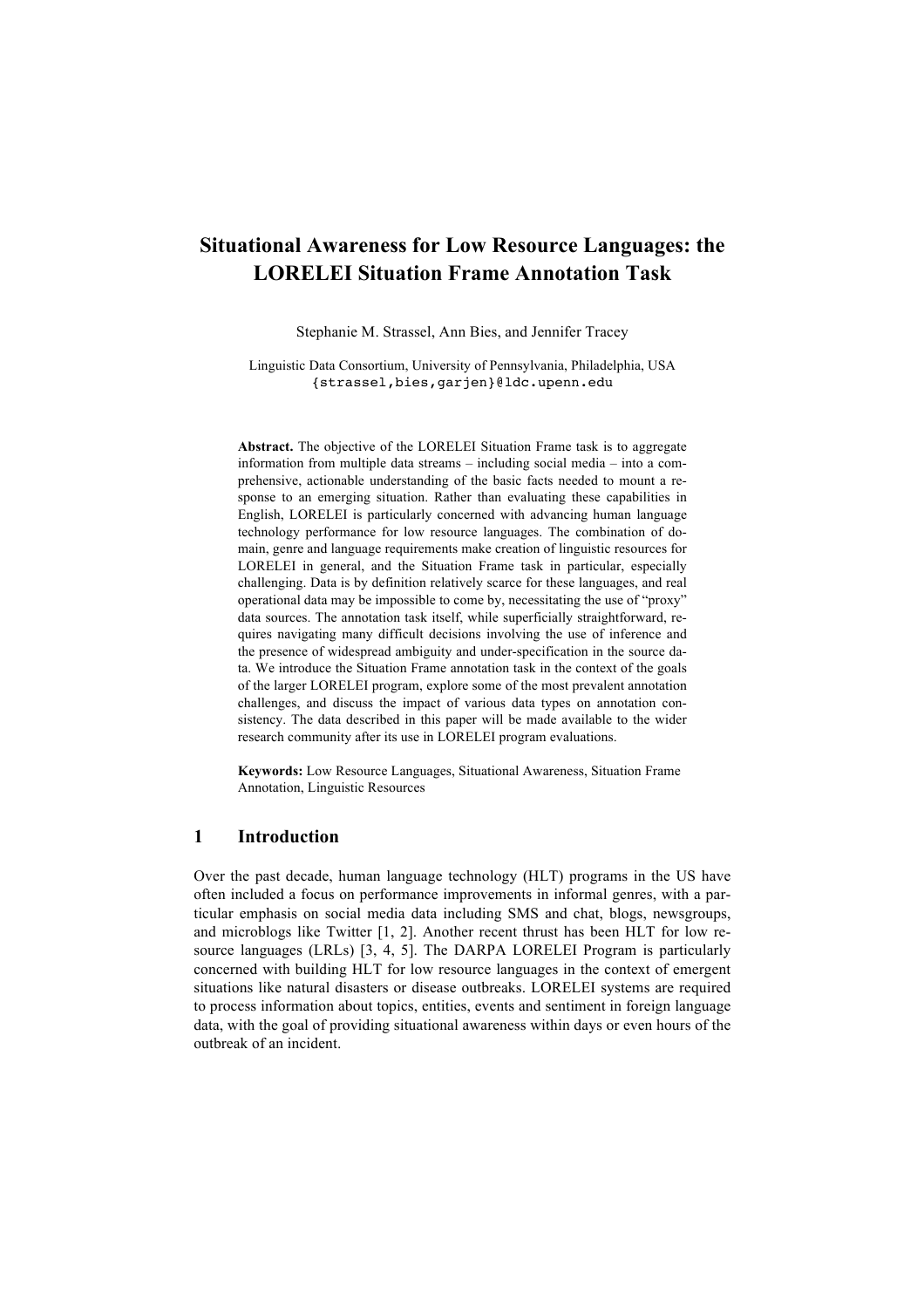Linguistic resources are a core component of LORELEI, and the program is developing language packs comprising data, annotations, NLP tools, lexicons and grammatical resources for 23 Representative Languages (RLs) and 8-12 Incident Languages (ILs) [6]. Rather than providing training data tailored to a specific set of evaluation tasks and languages, the RLs are designed to enable system developers to leverage language-universal resources and project from related-language resources; to that end the RLs have been selected to provide broad typological coverage. The IL language packs are designed for development and testing of LORELEI system capabilities, and the choice of evaluation ILs remains unknown until the start of the evaluation.

| Akan (Twi) | Hausa           | Russian | Tamil         | Vietnamese |
|------------|-----------------|---------|---------------|------------|
| Amharic    | Hindi           | Somali  | Thai          | Wolof      |
| Arabic     | Hungarian       | Spanish | Turkish       | Yoruba     |
| Bengali    | Indonesian      | Swahili | <b>Uyghur</b> | Zulu       |
| Farsi      | <i>Mandarin</i> | Tagalog | Uzbek         |            |

**Table 1.** LORELEI Languages, with dev ILs in *italics* and eval ILs in **bold**

Language packs include several million words of monolingual text covering news, blogs, discussion forums, microblogs and similar genres, with a goal of at least half of the data coming from informal genres; the actual distribution reflects data availability for each language. A portion of the collected data is translated (using a combination of professional, crowdsourced and found parallel text), and a subset of the translated data is further annotated for entities, syntactic structure and predicates and argument roles. Language packs also include basic natural language processing (NLP) tools like tokenizers, sentence segmenters, taggers and encoding converters, along with a 10,000-lemma lexicon and an assortment of grammatical resources. The RL language packs include the full suite of components, while development IL language packs contain only a subset. Evaluation IL language packs add test data used to score system performance against a human reference. The first LORELEI evaluation in 2016 included three component tasks: Machine translation (MT), Named Entity Recognition (NER) and Situation Frame (SF). In 2017 the NER task will be replaced by an evaluation of Entity Discovery and Linking (EDL). While the LORELEI evaluation is restricted to Program performers, the National Institute of Standards and Technology (NIST) has introduced a parallel evaluation campaign, Low Resource Human Language Technologies (LoReHLT), that is open to all [7]. The 2017 evaluation includes two surprise Incident Languages, constrained and unconstrained training conditions, and three evaluation checkpoints to measure performance based on time and training resources provided.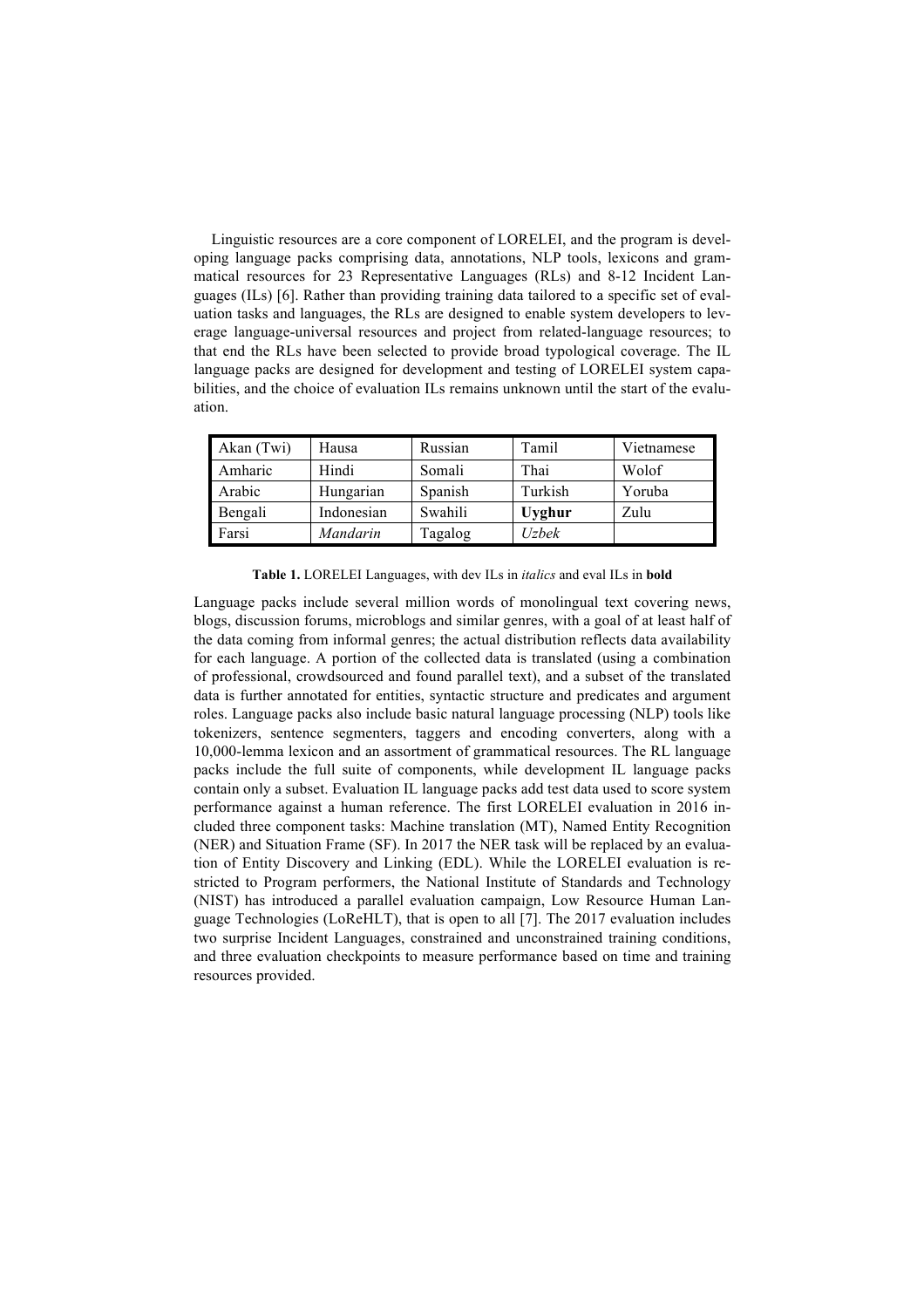# **2 The Situation Frame Task**

Of all the LORELEI component evaluations, the Situation Frame task is most directly aligned with the notion of situational awareness. The objective of SF is to enable information from many different data streams to be aggregated into a comprehensive, actionable understanding of the basic facts needed to mount a response to an emerging situation. In the LORELEI use case, being "actionable" requires that information distilled from these disparate data streams must be useful to downstream automated analytics and/or to mission planners responsible for designing assistance efforts. The SF evaluation is centered on the notion of a Situation Frame consisting of three information elements:

- 1. Characterization of the situation including its type and current status
- 2. Localization of the situation
- 3. Indication of any Sentiment, Emotion, or Cognitive State (SEC) for the Situation

Prior to the evaluation, human annotators compile a set of documents in the Incident Language that address one or more specific incidents (e.g. a particular earthquake). This evaluation set is approximately 200,000 words and covers a range of genres, including both formal news and informal social media data. For each incident document, annotators create zero or more Situation Frames that serve as the human reference against which LORELEI systems are scored. Two types of Frames can be created: Need Frames capture information about incident-related needs that (do, did or will) exist along with any response to those needs, while Issue Frames capture information about other societal events that could be relevant to planning a disaster response.

For each frame, annotators characterize the situation by indicating the type of need or issue that exists, selecting from the inventory of allowable types shown in Table 2.

|                                     | <b>Need Types</b>         | <b>Issue Types</b>                  |
|-------------------------------------|---------------------------|-------------------------------------|
| Evacuation                          | Infrastructure            | Civil Unrest /<br>Widespread Crime  |
| Food Supply                         | <b>Medical Assistance</b> | Regime Change                       |
| Search/Rescue                       | Shelter                   | Terrorism or other Extreme Violence |
| Utilities, Energy, or<br>Sanitation | Water Supply              |                                     |

**Table 2.** LORELEI Situation Frame Need and Issue Types

The need and issue types were defined with input from LORELEI stakeholders and by consulting existing annotation schemes including those used by the MicroMappers effort [8]. Every frame is further labeled for the status of the need or issue as well as the status of its resolution, as shown in Table 3. Finally, if known, annotators also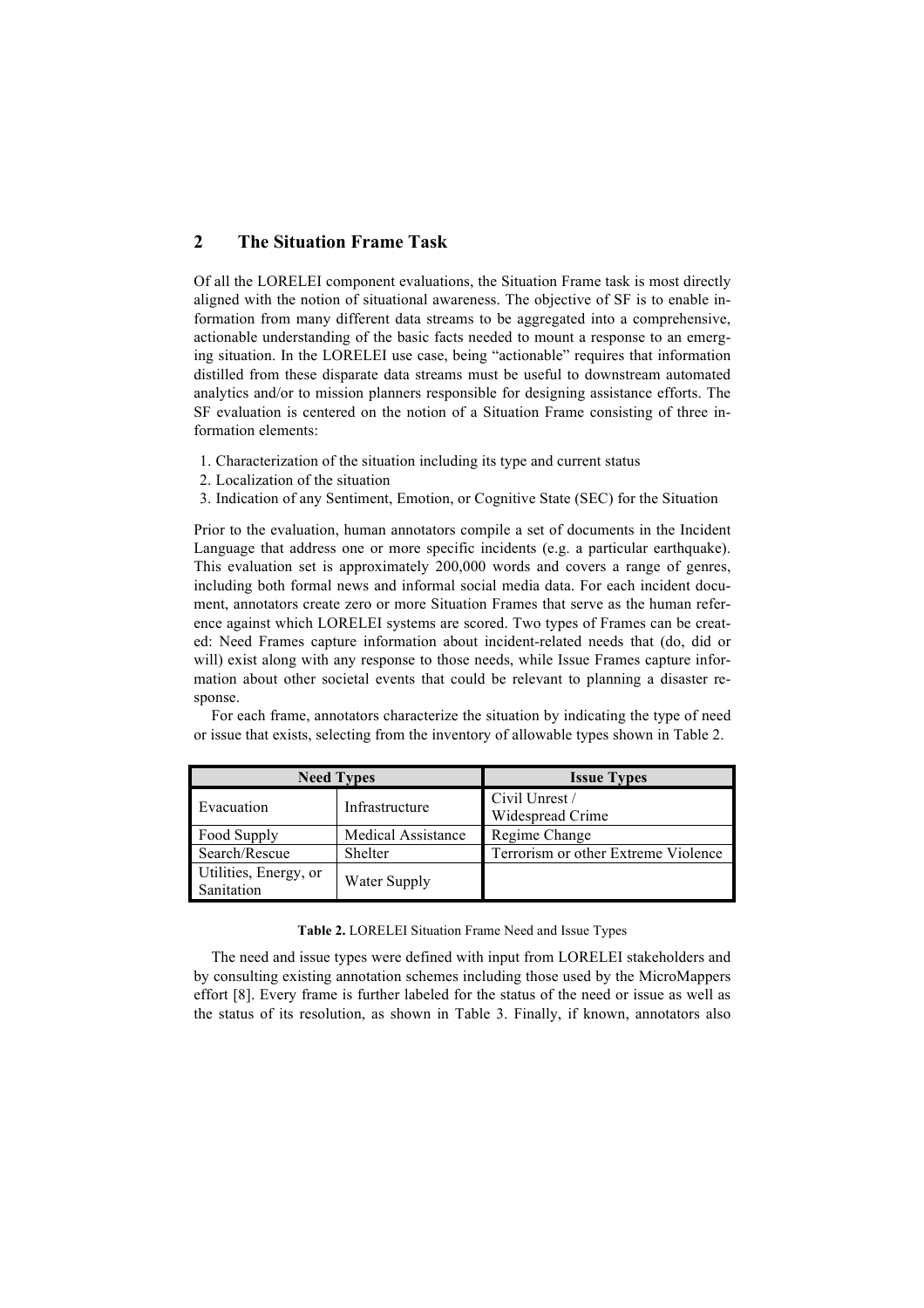label the source(s) of information about the need and/or its resolution, as well as the entity/entities involved in resolving the need<sup>1</sup>.

Next, annotators localize the situation by specifying the place where it occurs. In the current task definition, this specification consists of selecting a single Location, Geopolitical or Facility entity for each situation, or an indication that no named place entity is mentioned in the document<sup>2</sup>. If the same situation in the same place with the same status is discussed more than once in the document, a single frame is created. Otherwise, multiple mentions of a situation (e.g. same place but different status; same situation in different places) require a new frame. To address some potential annotation challenges, annotators add a "Proxy Name" attribute when the exact place where the situation exists is not directly named in the document, but an entity containing that place is named and can stand in as a reasonable approximation of the exact place name.

| <b>Need or Issue Status</b> | <b>Need Resolution</b>            |  |
|-----------------------------|-----------------------------------|--|
| Current                     | Sufficient                        |  |
| Future only                 | Insufficient/ Unknown sufficiency |  |
| Past only                   | No known resolution               |  |

| <b>Slot</b>         | Value               | <b>Required?</b> |
|---------------------|---------------------|------------------|
| Type                | <b>Fixed List</b>   | Needs + Issues   |
| Description         | Free Text           | Optional         |
| Place               | 0-1 named entities  | $Neds + Issues$  |
| Proxy Name          | Yes/No              | $Nedes + Issues$ |
| Status - Need       | <b>Fixed List</b>   | $Nedes + Issues$ |
| Urgent              | Yes/No              | $Neds + Issues$  |
| Status - Resolution | <b>Fixed List</b>   | Need Frames Only |
| Reported By         | $0+$ named entities | Need Frames Only |
| Resolved By         | $0+$ named entities | Need Frames Only |

**Table 3.** LORELEI Situation Frame Status Types

#### **Table 4.** LORELEI Situation Frame Template

Finally, annotators denote SEC for a situation by indicating whether it is urgent. In future iterations of the SF task annotators will also indicate whether any sentiment is associated with the situation, further labeling the sentiment holder, the target of the sentiment, the sentiment value (positive or negative) and other features.

In addition to characterization, localization and SEC, annotators also provide a brief description for each frame. The description is primarily intended to help annotators keep track of their work, and is not an official part of the frame, so there are no

<sup>&</sup>lt;sup>1</sup> For the current SF task, only entities named in the document can be selected as "reporting" or "resolving" the issue. The rationale behind this is that non-named entities do not contribute actionable information about the situation.

<sup>&</sup>lt;sup>2</sup> Here too, the current SF tasks limits these entities to those that are named in the document.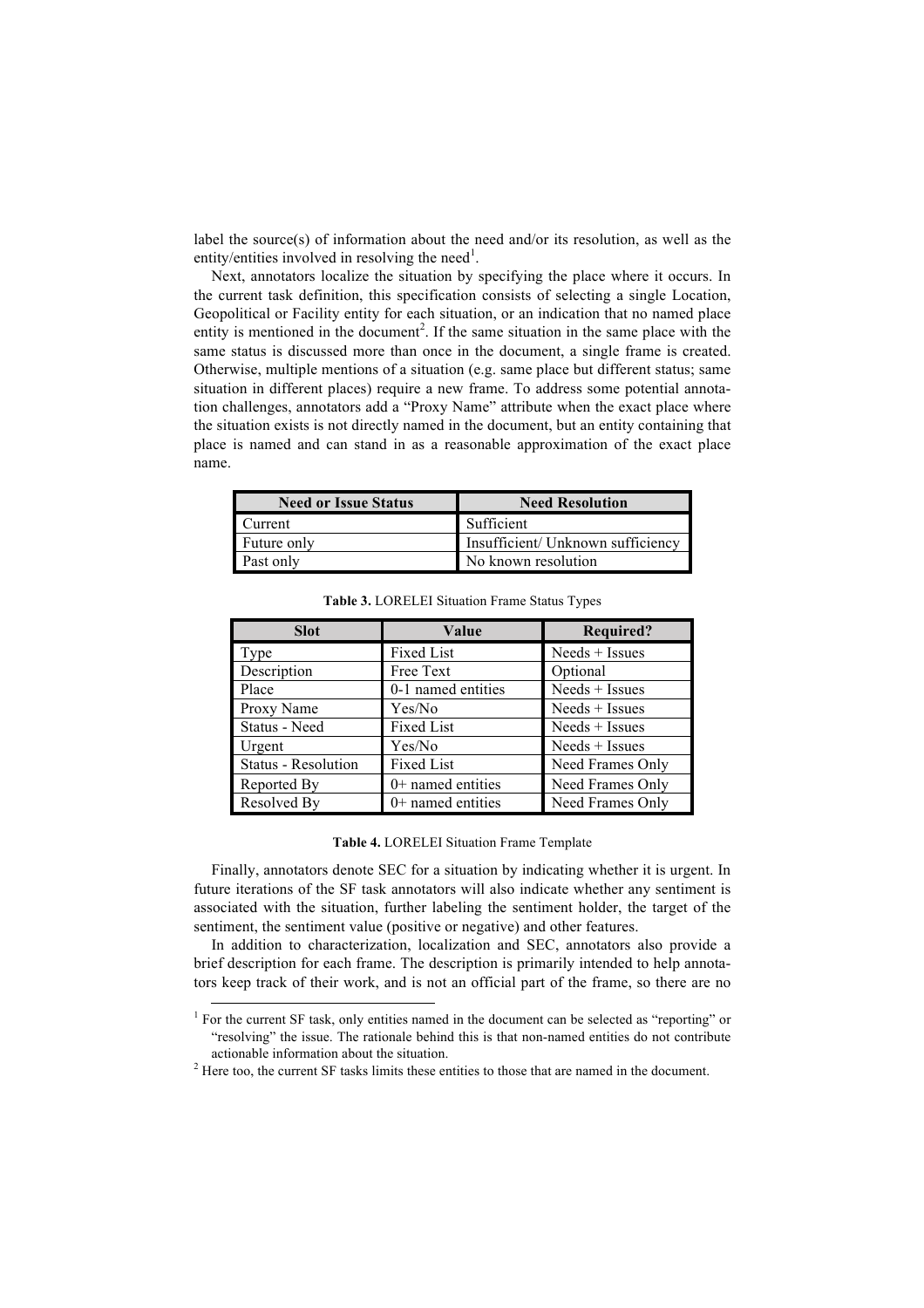restrictions on the description content. The complete template for a Situation Frame is shown in Table 4.

### **3 Situation Frame Annotation Challenges**

Although the SF annotation task is apparently straightforward, there are a number of issues that make it difficult to perform with a high degree of annotator consistency. For instance, it can be difficult to decide between potentially related need types (Infrastructure vs. Shelter, Infrastructure vs. Utilities, Energy, or Sanitation), but detailed annotation guidelines and formal annotator training are used to improve consistency in such cases. A more difficult challenge is ambiguity inherent in the data itself, rather than in the categories used to label the data.

Deciding when to annotate a need or issue as present in a document requires the use of some amount of inference in order to satisfy the goal of providing situational awareness. If too little (or no) inference is used, clear cases of need will be missed, while if too much inference is used, the mere mention of the word "earthquake" could result in a cascade of unwarranted frames for search/rescue, shelter, water supply, utilities/energy/sanitation, medical assistance and infrastructure even when the document does not support such conclusions.

To address this pervasive challenge, annotators are instructed to create a Frame whenever they believe that a need (or issue) is strongly implied or inevitable, even when neither the need nor its resolution is mentioned directly. For instance:

A typhoon has demolished the city of Tacloban.

Any reasonable reader of this passage would conclude that housing and other infrastructure in Tacloban must have been damaged or destroyed. A reasonable reader of the document might also believe other needs (such as food or water supply or search/rescue) are *possible*, but would probably not conclude that they are *strongly implied or inevitable* given the content of the document, and thus these additional need types should not be annotated. However, even with this additional guidance, reasonable readers of the same document may disagree.

In many cases, even if annotators agree on the question of whether a particular need type exists, the document text may be unclear or ambiguous with regard to designating the place, status, resolution, and urgency. A specific challenge that arises from the (necessary) use of inference combined with ambiguity in the data itself is deciding on the place localization for a given frame. An incident may be discussed in connection with several different places over the course of a document, but it is not always clear whether they are all affected by the same set of needs or whether the status or urgency differs among the various locations. Because the Situation Frame task requires that each frame be localized to a single named place, if the same need or issue exists in multiple places, annotators must create a separate frame for each distinct place. This requirement means that annotators must find a way to resolve the ambiguity that exists in the text. Consider the following example: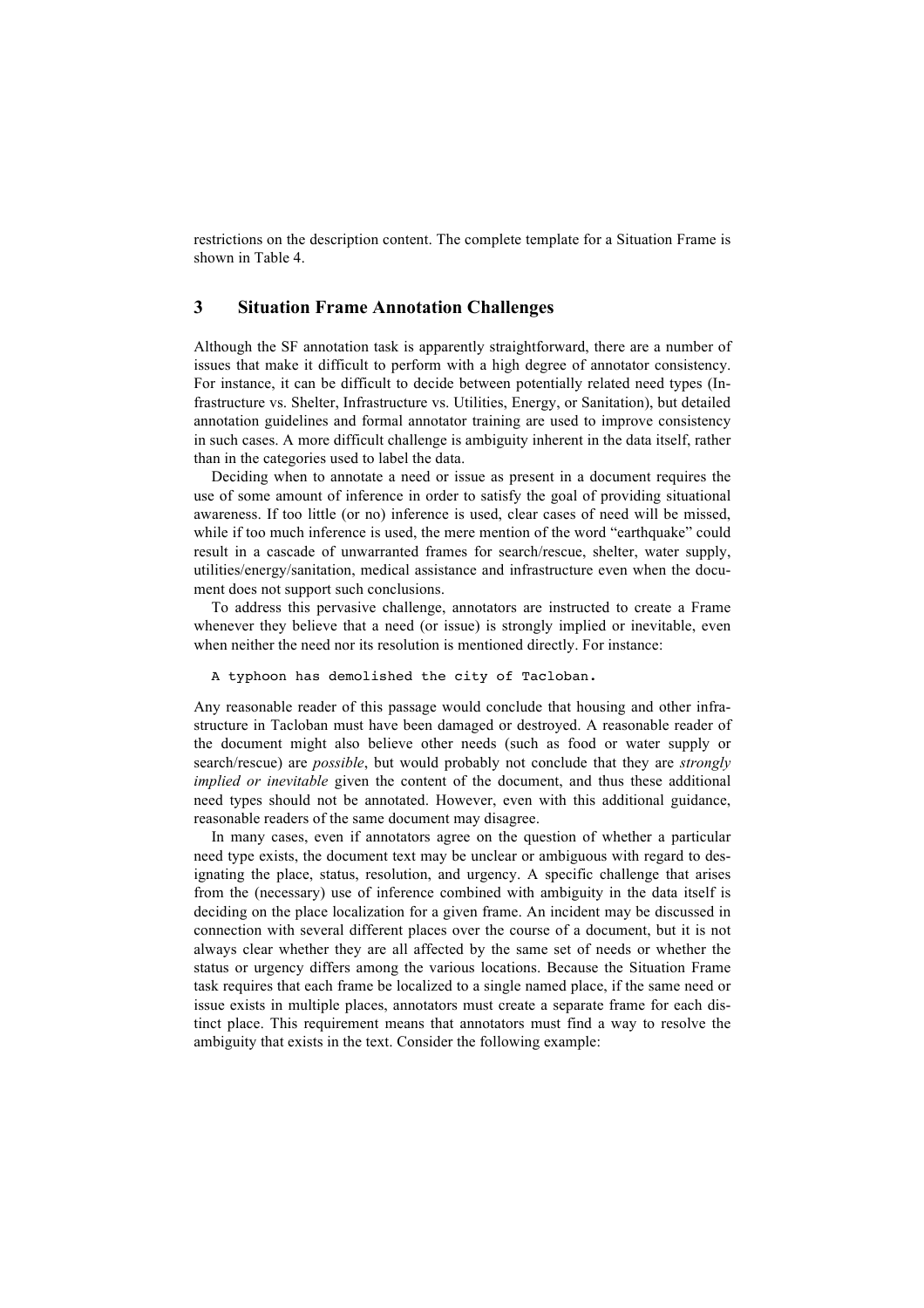Landslides hit Guinsaugon in south of Leyte. Village totally flattened. Virtually all housing destroyed in Guinsaugon & surrounding region.

Because the document explicitly states that housing was destroyed in Guinsaugon, it seems obvious that the annotator should create a Shelter Need Frame localized to Guinsaugon. However, this passage also discusses housing issues in "the surrounding region" without naming that region. In order to capture this additional information that further contributes to situational awareness, annotators should create a second Shelter Need Frame. The challenge is in deciding on the place name for this second frame: Is the place unnamed, or should the name of the island (Leyte) stand in as a "proxy" for the actual name of the surrounding region. Although annotation guidelines instruct the annotator to choose the most specific name that is applicable to the frame, the decision also rests in part on an annotator's world knowledge – someone who knows that Leyte is an island (as opposed to being, for instance, a district) may take a different approach than someone without that knowledge. The example above contains only one need type and a handful of places, but lengthy documents may contain dozens of inter-connected needs and places, with inexact names and imprecise descriptions of which needs exist where. This challenge is particularly prevalent in news texts, blog or forum posts, bulletins and other lengthy documents that may mention several related places affected by an incident, and it is especially acute in emerging situations where early reporting is often characterized by incomplete or inaccurate information.

In an effort to gain greater insight into the challenges of SF annotation and consider the most appropriate way to use human reference annotations in evaluating machine performance on the SF task, a massively multi-way human annotation exercise is currently in progress. LORELEI performers, evaluators and data providers have jointly annotated a set of 269 documents consisting of news articles, discussion forums, blogs, SMS, Twitter, and "situation reports" (SitReps). The data comprises three subsets: 1) English translations of the Year 1 LORELEI Evaluation Incident Language test set (originally in Uyghur); 2) additional English texts in the disaster domain; and 3) social media data from actual Humanitarian Assistance and Disaster Relief (HADR) operations. All 269 documents have been independently annotated by multiple people, with a core set of 42 documents all labeled by 36 individuals and the remaining documents labeled by at least 6 and up to 16 annotators. The goal of the exercise is both to gain insight into which parts of the annotation produced the largest amount of disagreement and to explore possible scoring methods that would make use of multiple independent reference annotations (as is frequently done in the evaluation of machine translation, for example). This exercise is ongoing and results are not yet available, but overall annotator consistency rates are comparable with the rates achieved by Uyghur annotators in the LORELEI Year 1 SF evaluation<sup>3</sup>.

<sup>&</sup>lt;sup>3</sup> We expect results to be available in time for inclusion in the final paper and presentation at the workshop.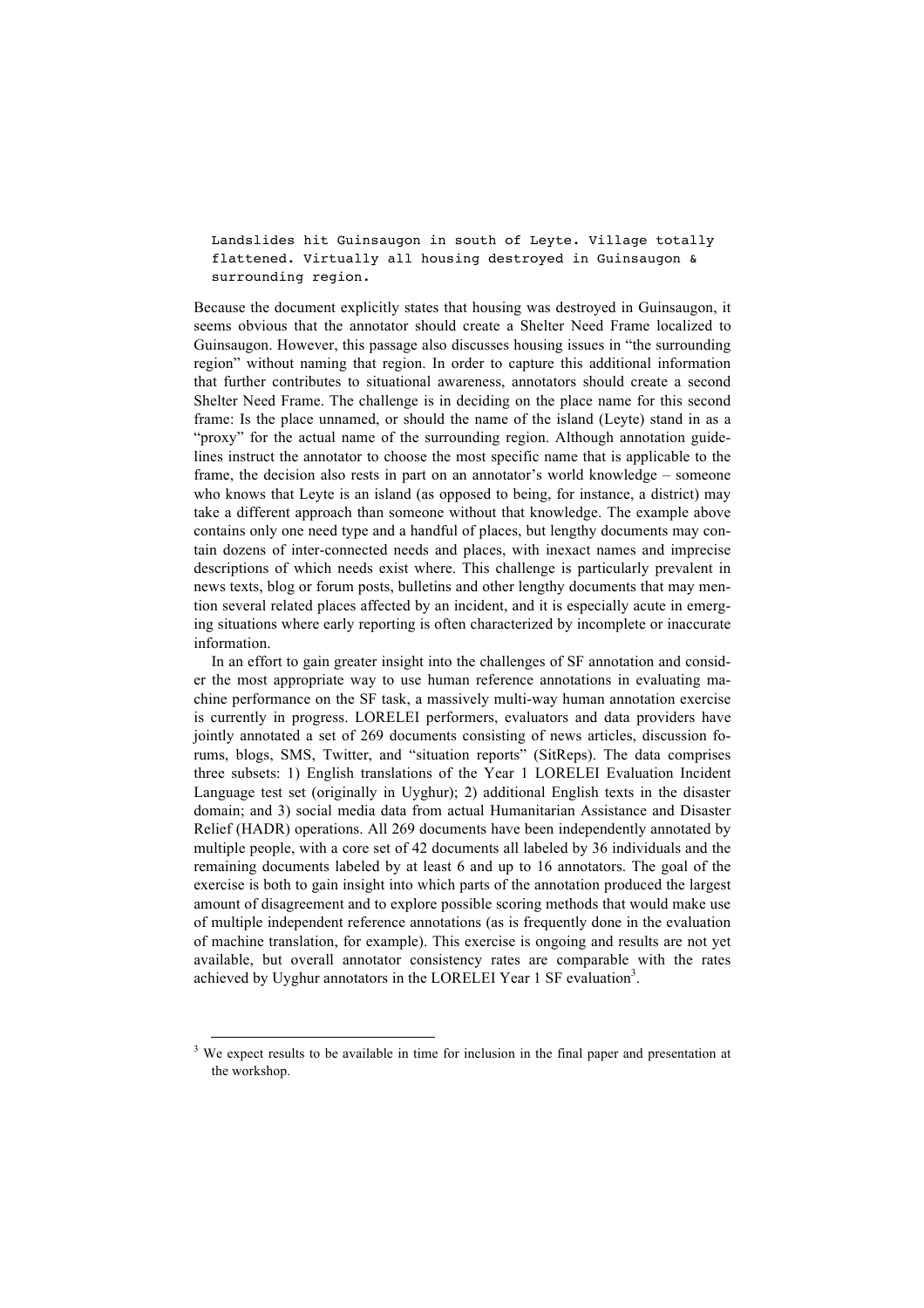# **4 Situation Frame Annotation in HADR Versus Non-HADR Data**

The LORELEI Program, and the Situation Frame task in particular, are concerned with improved situational awareness for incidents involving low resource languages. One of the most central challenges in creating the LORELEI language packs, including the preparation of Incident Language data to support SF and other evaluation tasks, is the paucity of open source operational data for the languages of interest. While the use case for LORELEI is intended to address social media data of the type that existed for Haitian Creole via the Ushahidi platform during the Haitian earthquake in 2010 [9], the reality is that there is little to no pre-existing open source data of this type for most of the LORELEI languages. This means that LORELEI language packs must utilize other types of data, namely news articles (instead of SitReps) and Twitter (instead of SMS), plus blogs, discussion forums and similar types of informal web text – and even these proxy sources may be scarce for some languages. Because these (relatively) more prevalent data sources are standing in for actual operational data in the LORELEI language packs, it is important to understand their differences and similarities to operational data. The Situation Frame annotation exercise provides an opportunity to explore this question in some detail, given its inclusion of both HADR data (SitRep and SMS) and non-HADR data (news articles, Twitter, blogs and newsgroups).

One type of HADR data included in the Situation Frame exercise was Situation Reports, or SitReps. In many ways, SitReps are similar to news texts in the non-HADR data: they present a comprehensive view of an incident, though the primary focus is on the intervention effort itself. Unlike many breaking news reports, SitReps do not generally include any kind of "on the ground" reporting from the perspective of individuals experiencing the need or requiring assistance. Another limitation compared to non-HADR news texts is that SitReps by very their nature focus on information that is already processed and already receiving some sort of HADR response, which makes them less useful for identifying new or emerging needs or issues. (This means for instance that we would expect to see fewer "current/urgent/unresolved" needs expressed in SitRep data compared to other genres.)

Needs or issues are often mentioned in SitReps only in terms of the HADR response to that need, but inferring the frames is generally straightforward. For example, a SitRep might detail the construction of a temporary medical facility in a particular location:

```
A US Disaster Medical Assistance Team set up a field hospital 
where the Israelis were based, at the edge of Cite Soleil, 
and are now open and receiving patients.
```
Although there is no explicit mention of a Medical Assistance need, it is straightforward to infer the need from the response (and thus create a Need Frame).

To an even greater extent than non-HADR news texts, entities in SitReps are usually named, often in a complete or near complete form, and often with accompanying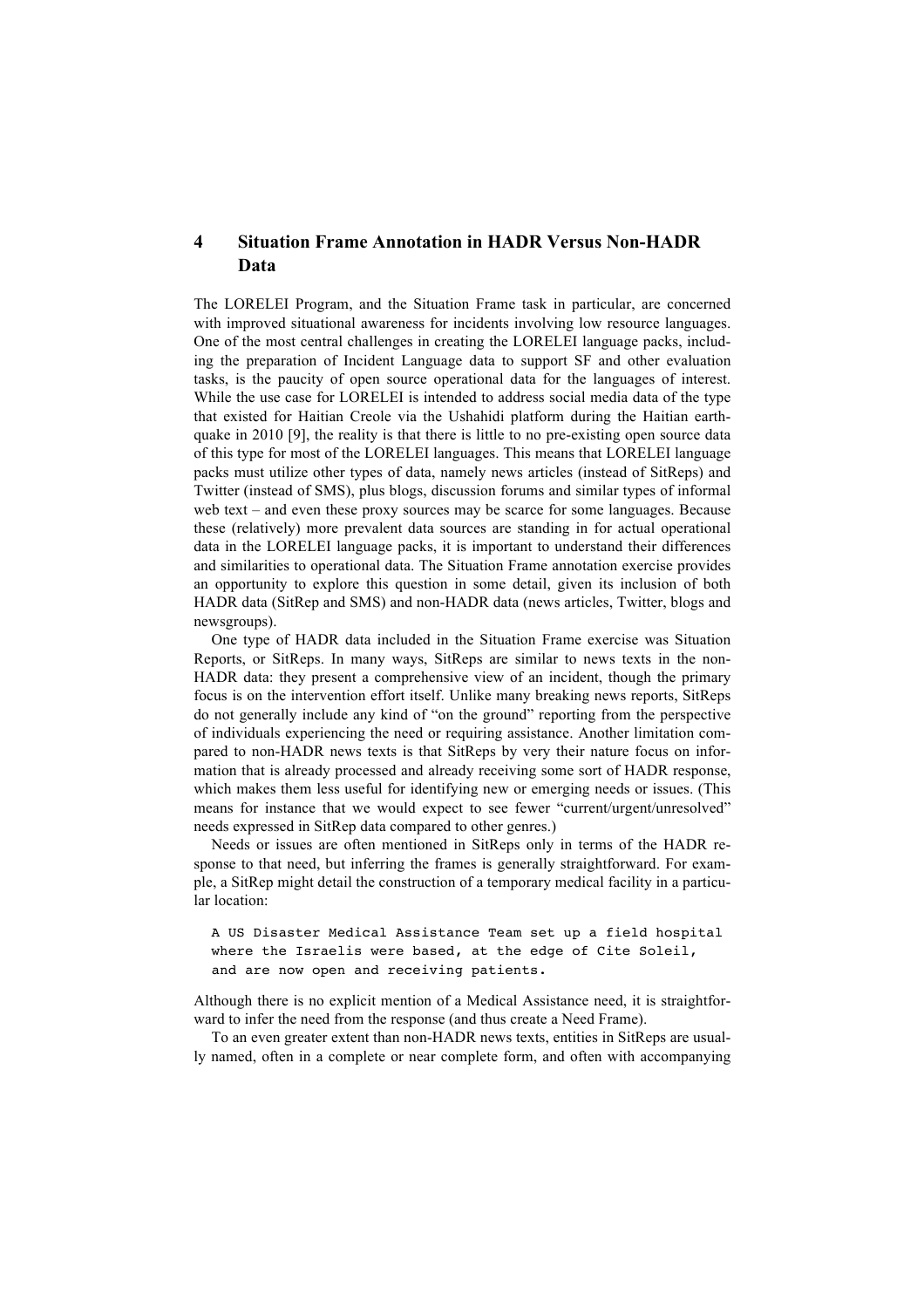acronym or abbreviated forms, which makes SF annotation somewhat more straightforward than for other data types. This means that most frames created for SitRep data are complete (i.e. all possible "slots" in the Frame can be filled in) since the place and the entities involved with the frame are all clearly mentioned in each document. As a whole, SitReps are straightforward to annotate with reasonably high consistency.

Social media data differs from the SitRep and news text data in its prevalent inclusion of immediate, frequently local, often eyewitness information from individuals. This information is particularly valuable to situational awareness when those individuals are directly involved with the disaster situation. However, this type of data also presents many challenges for annotation. Both the HADR SMS data and the non-HADR Twitter data include prevalent use of abbreviations, typos, non-standard orthography and language use which may not be familiar to annotators. Many Tweets and SMS messages contain no named entities (people or places), and the names that do occur may not be easily identifiable due to unexpected spelling or abbreviations. This is also true of blogs and forum posts, though to a lesser degree. When they do occur, names often refer to hyper-local entities (e.g. people requiring assistance or directly involved with the situation), which can be difficult for annotators without deep world knowledge to contextualize. The result of these factors is that SMS, Twitter, blogs and discussion forum data on the whole yields many fewer named entities that can be associated with Situation Frames when compared with more formal news articles and SitReps.

Another way in which SMS and Twitter data differs from SitRep and news data is with respect to location information. Often very specific places (such as a particular local hospital where there is a medical need) are named in a Tweet or SMS message, e.g.

We received many wounded people, we have no staff and no supplies, we need specialist at Immaculée Conception Hospital.

In this example it is straightforward to associate the name of the hospital as the place for a Medical Assistance need frame, but note that there is a lack of information about the city or region where it is located.

Because the Situation Frame annotation task was designed to support annotation of non-operational data of the type that is actually available for LORELEI languages, phenomena that are unique to the HADR data present special challenges. For instance, SMS messages may contain multiple mentions of hyper-local places, as in this example:

```
Hello, I am living in Lamentin on Route 54, zone Labelle, in 
the Junette Hotel. Many people are sleeping here. No water,
please
```
Because the annotation guidelines require that each Frame have a single place, annotators struggled with several questions: what is the correct extent of the place name starting with "Lamentin"? Should there be one or multiple Water Supply Need frames? If only one frame, should the place be "Lamentin", "Route 54", "zone La-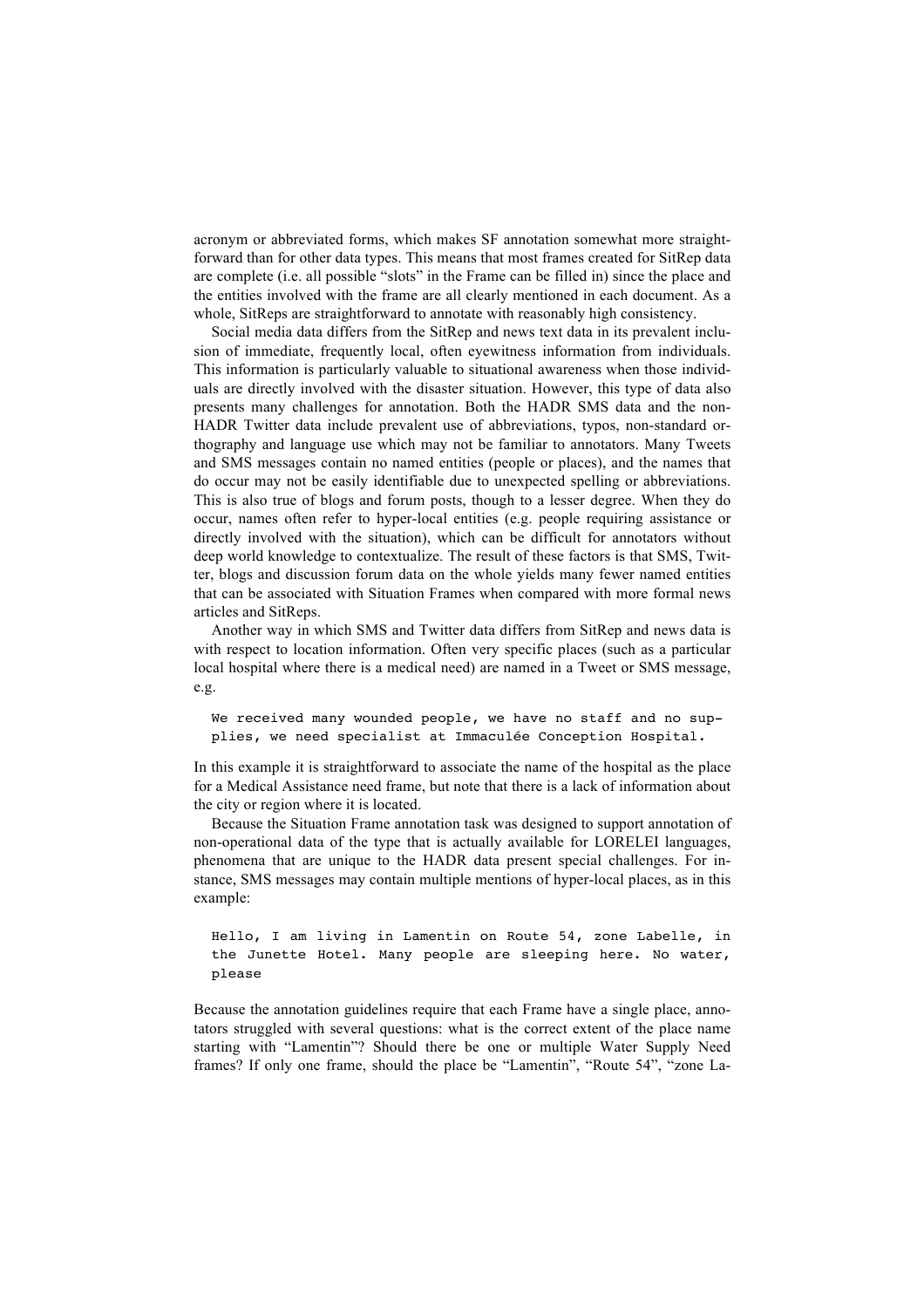belle", "Junette Hotel", "Lamentin on Route 54, zone Labelle, in the Junette Hotel", or something else? This type of example rarely if ever occurs in the non-operational data like Twitter, and the SF annotation guidelines do not address it.

Also, the extremely limited context of each individual Tweet or SMS message means that annotators may lack the larger situational context to draw on in making decisions about each frame. Compared to the SitRep and news text data, there are considerably more decisions involving inference with Twitter/SMS data, and annotators may be more inclined to infer frames when there is so little context to the document. In some cases, this involves lexical inference regarding both taggability and type. For example, words like "explosion" or "rebels" in short messages may lead to annotators to infer the existence of Terrorism or Regime Change issues, even without additional context in the tweet. Increased use of inference may also take the form of annotators giving greater weight to potentially external context. For example, a message such as the following:

We are in blancha. We have nothing.

could imply a lack of water, food, shelter or something else. Annotators who are more inclined to use inference will likely create one or more Need Frames for this Tweet, while more conservative annotators may not create any frames. An annotator's approach will also be affected by their world knowledge about the situation and/or the place. These factors can all contribute to lower annotation consistency, and while more extensive guidelines and/or additional annotator training could remediate this to some extent, this remains a very challenging problem.

## **5 Conclusions and Future Work**

We have introduced the LORELEI Situation Frame task, whose goal is to aggregate information from multiple data streams, including social media, into a comprehensive, actionable understanding of the basic facts needed to mount a response to an emerging situation. LORELEI's particular focus on improved HLT for situational awareness in low resource languages creates unique challenges for data creation. Data scarcity is a real issue, particularly with respect to the types of streaming social media data available to HADR personnel in a real mission scenario. And while the annotation task design is straightforward, the necessary use of inference in decision-making, and the prevalence of ambiguity or lack of specificity in the data itself, mean that annotation consistency remains an elusive goal.

The Situation Frame task was defined in 2016 to support the Year 1 LORELEI component evaluations, and is currently undergoing review with a special focus on questions of annotator consistency and the possible use of multiple human references in system scoring. The basic task definition is expected to remain stable for the Year 2 evaluation, while future evaluations will enhance the task with richer SEC annotation. In addition to the Year 1 test set comprising 200,000 words of Uyghur Incident Data, we have also produced multi-way annotation for an additional 269 English documents that include both HADR and non-HADR data. For the Year 2 evaluation we will an